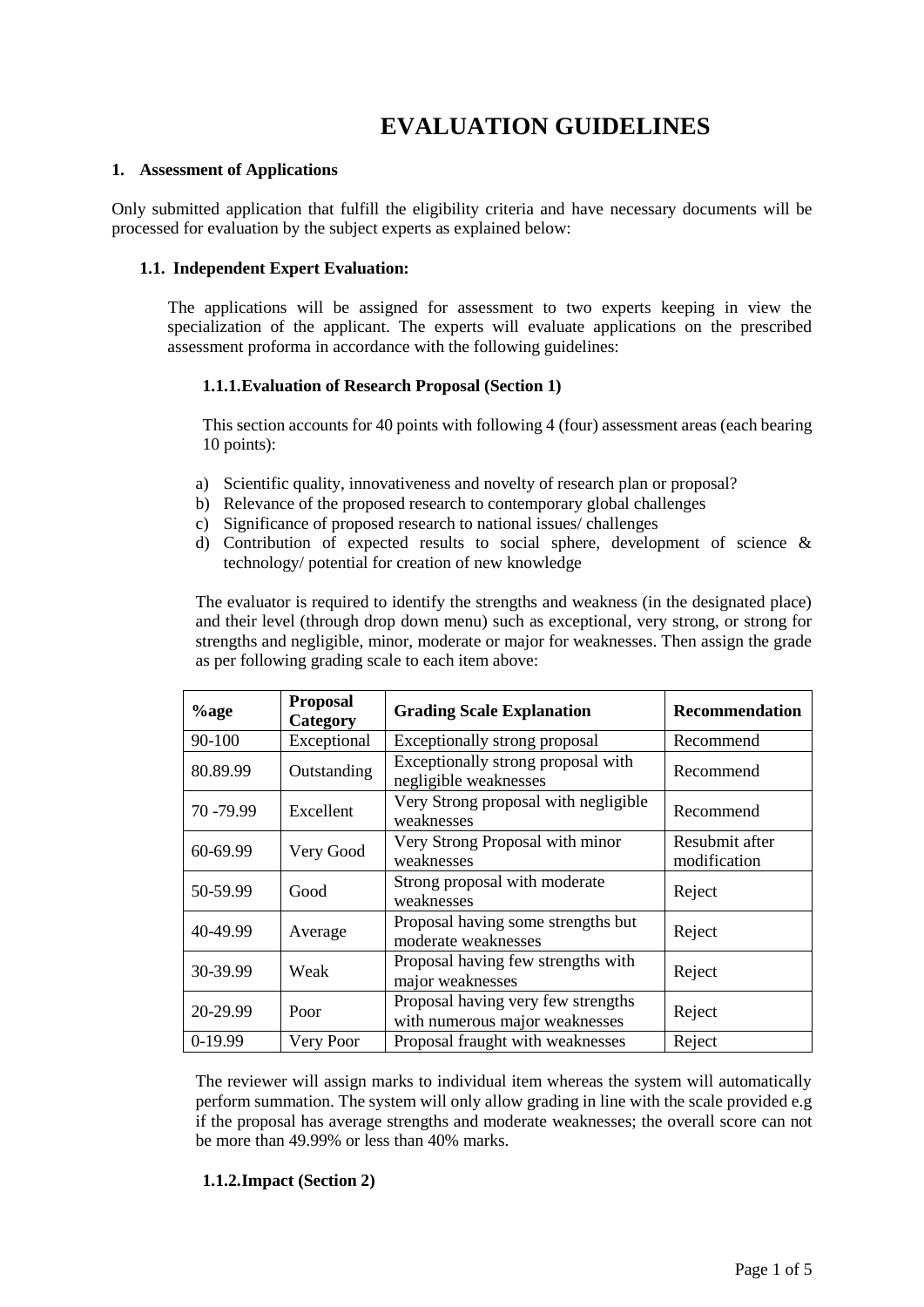This section accounts for 20 points with following 4 (four) assessment areas (each bearing 5 points):

- a) Potential impact on applicant's professional career
- b) Potential of acquiring skills in terms of career development
- c) Transfer of knowledge in and outside parent organization through conferences, publications, public outreach activities as a result of this fellowship
- d) Ability to create a long-term network/ attract collaborative partners (academia/ industry)

The evaluator is required to identify the pros and cons of the possible impact of proposed research, if any, on the applicant's career/ research capability, parent organization and society at large. The evaluators are required to assess each item mentioned above. The marks assigned in each item should coincide with the comments recorded in the assessment of both sections. For example an applicant scoring less than 70% marks in Section 1 is not supposed to score more than 70% marks in this section as well.

## **1.1.3.Evaluation Of Host Institution (Section 3)**

This section accounts for 20 points with following 4 (four) assessment areas (each bearing 5 points):

- a) Ranking of Host Institution
- b) Access to equipment and high impact research collaborators (not available in Pakistan)
- c) Standing of host supervisor
- d) Financial waiver (Bench/Tuition fee, experimentation cost etc.)

The evaluator needs to be convinced that conducting proposed research at the host institute will be beneficial for all parties involved. It will yield more benefits to the individual, society and country than it will cost. The evaluator may adopt following grading scale if the host institution and the host department are of equal ranking:

| <b>QS</b> world Ranking | <b>Corresponding points</b> |
|-------------------------|-----------------------------|
| $1 - 20$                |                             |
| 21-50                   |                             |
| 51-100                  |                             |
| 101-150                 |                             |
| 151-200                 |                             |

However, if the host institution ranking is very high but the specific department where the scholar intends to conduct research is not rated that high or vice versa, the assigned marks and comments should reflect this disparity.

Item (b) is not limited to scientific and technological researches only. However, its explanation will differ as far as Art and Humanities, Social Sciences, Management Sciences or other non-technical areas are concerned. The possibility of exposure and training of the prospective awardee that is not available in Pakistan may be rated according to the field of specialization.

The standing of the host supervisor will be evaluated through his/her CV and research achievements in the proposed area of research. The supervisor must have demonstrated ability and expertise in the targeted area.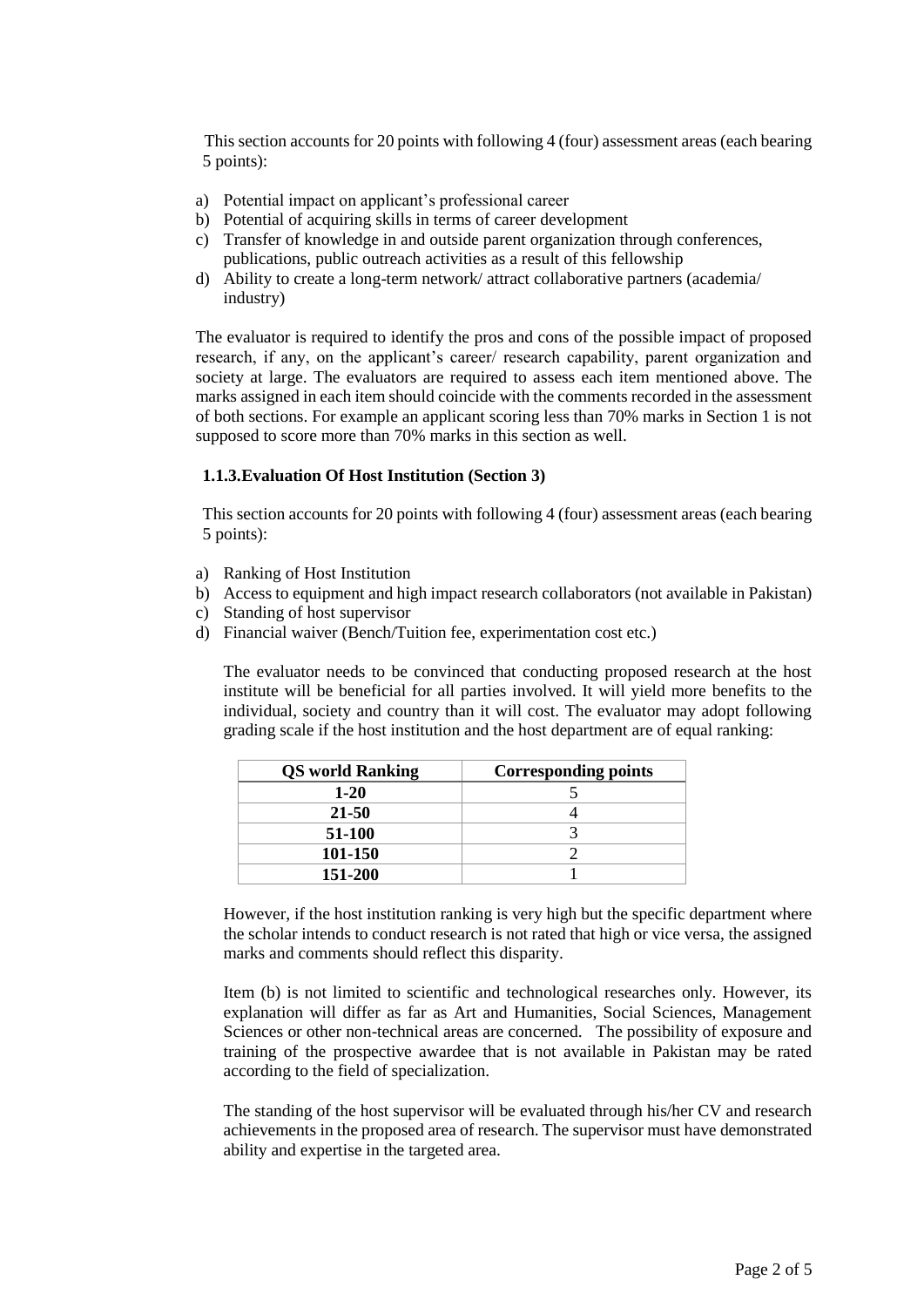Applicants are encouraged to secure fee waiver from the host institution/ department. If the host institute is charging full fee (USD 6000/- or more), the applicant will get 0 point for this question. 5 indicates that no fee /experimentation cost is involved. If the applicant has been granted a partial waiver but the discounted fee is still around USD 6000/-, this will mean no waiver at all and will be scored accordingly.

## **1.1.4.General Instructions**

The experts will provide written commentary describing the reasons for their recommendations. They are required to provide detailed comments in each section especially in case of negative assessment. Any vague comments such as "technical grounds", "low score", "poor profile", "poor/unsatisfactory submission", "poorly written proposal", "not upto mark" shall not be entertained by the project office. The purpose is to provide extensive guidance, through evaluation, to weak/average candidates so that they can learn and improve not to discourage them to progress further. No item or section can be left blank as it will not allow submission of assessment form. Similarly, extra care should be exercised to mark 0 in any area/section and should be justified by detailed opinion (preferably with references).

# **1.2. Assessment submission to the Project Office:**

After recording the grades in above mentioned 3 (three) section of the assessment proforma, the appointed expert will record recommendations section as per following yardstick:

# **1.2.1.Rejected.**

The applicant has an over-all score of less than 60%. The evaluator has identified cogent reasons of rejection in each area where the applicant falls short of the benchmark. The comments provide comprehensive advice to the applicant as to which area needs improvement.

## **1.2.2.Resubmit after Modification:**

The applicant has an over-all score of 60% or more but less than 70%. The evaluator has commented extensively on the sections that need revision. The evaluator believes that application can meet the bench mark, if modified in accordance with the advice provided in the assessment proforma. The project office will mark such application on the online portal which in turn will automatically inform the applicant about decision via email under copy to project office. The applicant will be required to re-submit application within 15 days of the email, otherwise the decision will be revised as rejected. An application can only be returned once for modifications in the light of advice of the subject expert/ reviewer. If the proposal still needs improvement (after one re-submission), it shall be rejected.

## **1.2.3.Recommended**

The applicant has an over-all score of 70% or above. The strengths and positive comments in each section outweigh the weaknesses and flaws, if any. The evaluator believes that the applicant should be shortlisted and called for interview to undertake assessment in section 4.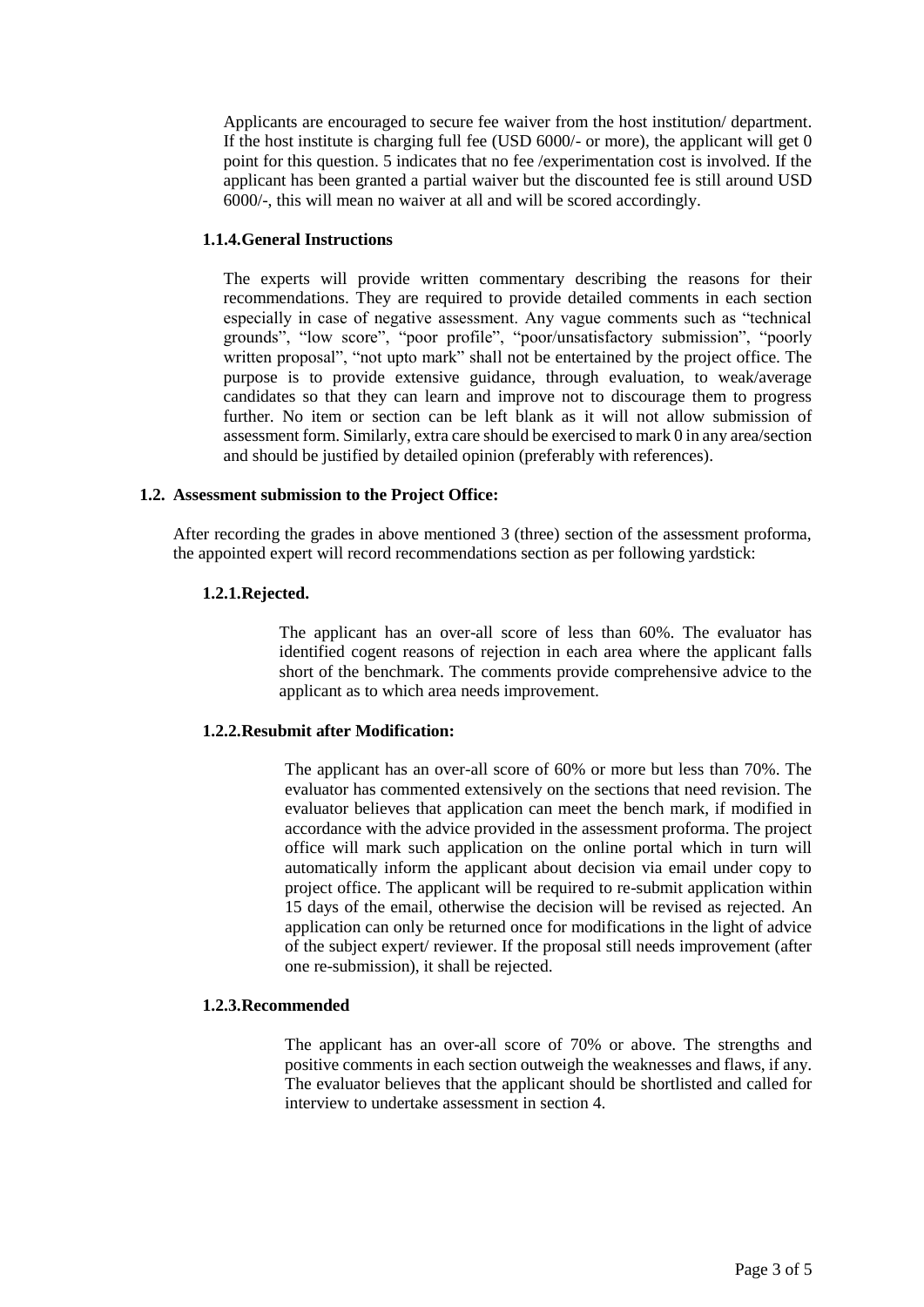## **1.3. Review of Preliminary Assessment by Project Office:**

After completing three sections, and preliminary recommendations, the evaluator will submit the assessment to project office. The project office will review each assessment proforma. If the assessment proforma from both experts is filled with all the necessary details and graded in accordance with the guidelines, it will be shared with the applicant along with decision. The project office will not reveal the identity of the expert at any cost. In case the recommendations of both the reviewers differ, the application will be assigned to another evaluator. The recommendation of the third evaluator will be final and no further evaluations will be conducted.

## **1.4. Shortlisting & Interview:**

The applications recommended by at least two evaluators, on the basis of Section 1-3 of the assessment proforma, will be shortlisted for the interview phase. The applicant will be required to give 3-5 minute presentation comprising the following before the panel experts duly approved by Advisor, HEC.

- Main theme and novelty of proposed research
- Impact of proposed research on society, parent organization and applicant' career
- Excellence of host institute in the area of research
- Fee waiver (if any)
- Personal competence (i.e relevant publications, patents, teaching excellence, etc)

The primary purpose of the interview is to grade the competence of shortlisted applicants as explained below:

#### **1.4.1.Competence of Researcher**

- a) Quality of publications in HEC recognized journals (Impact Factor/ journal categories)
- b) Impact/ result of the applicant's past research activities (patents/publications/ teaching)
- c) Independent thinking, creativity, leadership and mentoring abilities
- d) Presentation and communication skills

The evaluators will be required to assess the publication portfolio of the applicants beforehand while assessing the impact of proposed research on the applicant's output. The tendency of publications in large groups not directly related to the specialization of the applicant shall not be weighed heavily on the applicant's portfolio.

The applicant should demonstrate ability to clearly disseminate his/her ideas, grasp of the subject area and cognizance of each aspect of the submitted application. The mode of communication will only be **English** language. The panel may revise the assessment in Section 1-3, by recording reasons in writing, in case the applicant fails to present his/her case effectively.

Absconding from the interview session will tantamount to willful withdrawal of application.

## **1.5. Final Decision:**

The applicant obtaining more than 60% marks in the interview phase (while retaining assessments in section 1-3) will be provisionally selected for award of fellowship. The award of fellowship will be confirmed after submission of required documents and fulfilment of other